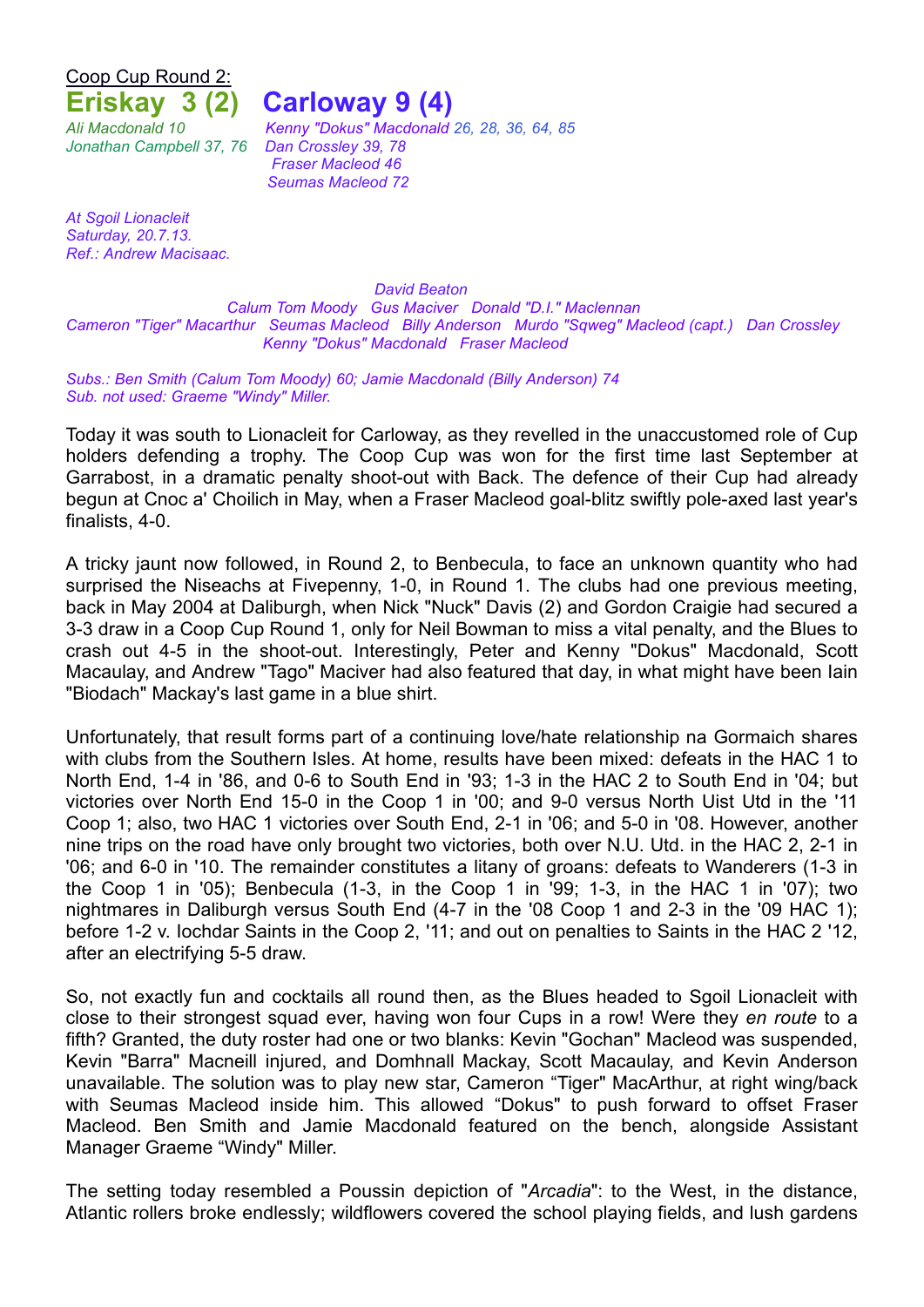and crofts extended as far as the eye could see; to the north, the mountains of Beinn na Faoghla shimmered in the haze. The heat was crushing. An immediate problem for all sides was the inch-long grass, which deadened the ball and inhibited ground strokes, while bounces were deceptive, causing defenders to send clearances straight up or slice the ball sideways.

After an initial La Liga-style exhibition from the guests, the script suddenly veered sharp left with a nasty surprise in the 10th minute. The Hoops' first corner came in from the left and Ali Macdonald found himself all alone on the 6-metre line in front of goal to volley home, leftfooted. The Carloway defence gazed at the spherical object in the base of the net, wondering how it had got there (**1-0**).

Suddenly a day's outing had become work. The pace quickened: Chievo-style clearing became the rule at the back; a blanket midfield began supplying high balls straight/sometimes wide (for Fraz Mac to outpace Sean Mackinnon *et al*) or low diagonals behind backs, to stretch and release "Dokus" and Crossley; Seumas Macleod constantly steamed forward in support and Crossley tricked his way down the left repeatedly. On 12 minutes a de Boer special sent Fraz Mac through, but Macinnes was out like a flash, forcing him round him to his right; he checked on the bye-line, but his cut-back was scrambled away.

In 23 minutes, a high diagonal from "Sqweg" on the centre-line freed Macleod again, this time down the left, but his drive from 20 metres crashed into the side-net. Three minutes later, however, a quick double put the Blues in front: first, Seumas Macleod forced his way to the left bye-line and his high cut-back cleared the keeper to reach "Dokus", by the far post, and he coolly side-footed home (**1-1**). Eriskay immediately lost the ball and a high ball forward led to a melée in their box, with Seumas Macleod blocked twice, and then "Dokus" on hand to cut right and send a low cross-shot past Macinnes and into the far corner (**1-2**).

The pace of the Carloway forward movement was troubling the Hoops' back men continually and it was no surprise when Seumas Macleod once more got to the bye-line, and this time his low, hard cross from the right came to "Dokus" to ram home from 10 metres (**1-3**). A minute later, against the run of play, Eriskay pulled one back. A succession of corners led to the breaking ball coming to Jonathan Campbell, just outside the box, to smack a low right-foot snapshot into Beaton's bottom right-hand corner (**2-3**). Two minutes later and the gap widened again, when a break on the right, supplied Fraser Macleod, by the near post, 12 metres out, to thwack a first-timer off the keeper's knees; the ball broke to Crossley in front of goal, and he thumped it instantly into the roof of the net (**2-4**).

On the stroke of half-time a cross from "Tiger" on the right, 6 metres from the bye-line, was met with a glancing, looping header from Fraz Mac, and Macinnes had to react swiftly to push it over the bar by his right junction of bar and post.

## **Half-Time: Eriskay 2 Carloway 4**

At the interval Eriskay's manager could be heard correctly diagnosing their problems: the high balls and low diagonals forward were stretching them; the pace of the Carloway front men menaced continually. However, identifying the problems was easy; solving them was beyond them.

Immediately, the tie spun out of the Hoops' reach, as "Dokus", continuing his Sylvain Wiltord impression, twisted his way diagonally to the left bye-line, and his high cross was met in front of goal by an unmarked Fraser Macleod to head high into the centre of the net from 10 metres. Incredibly, Macinnes got his hand to it but could only push it into the roof of the net (**2-5**).

On 54 minutes Beaton had to put down his novel to dive low to his right to smother, at the